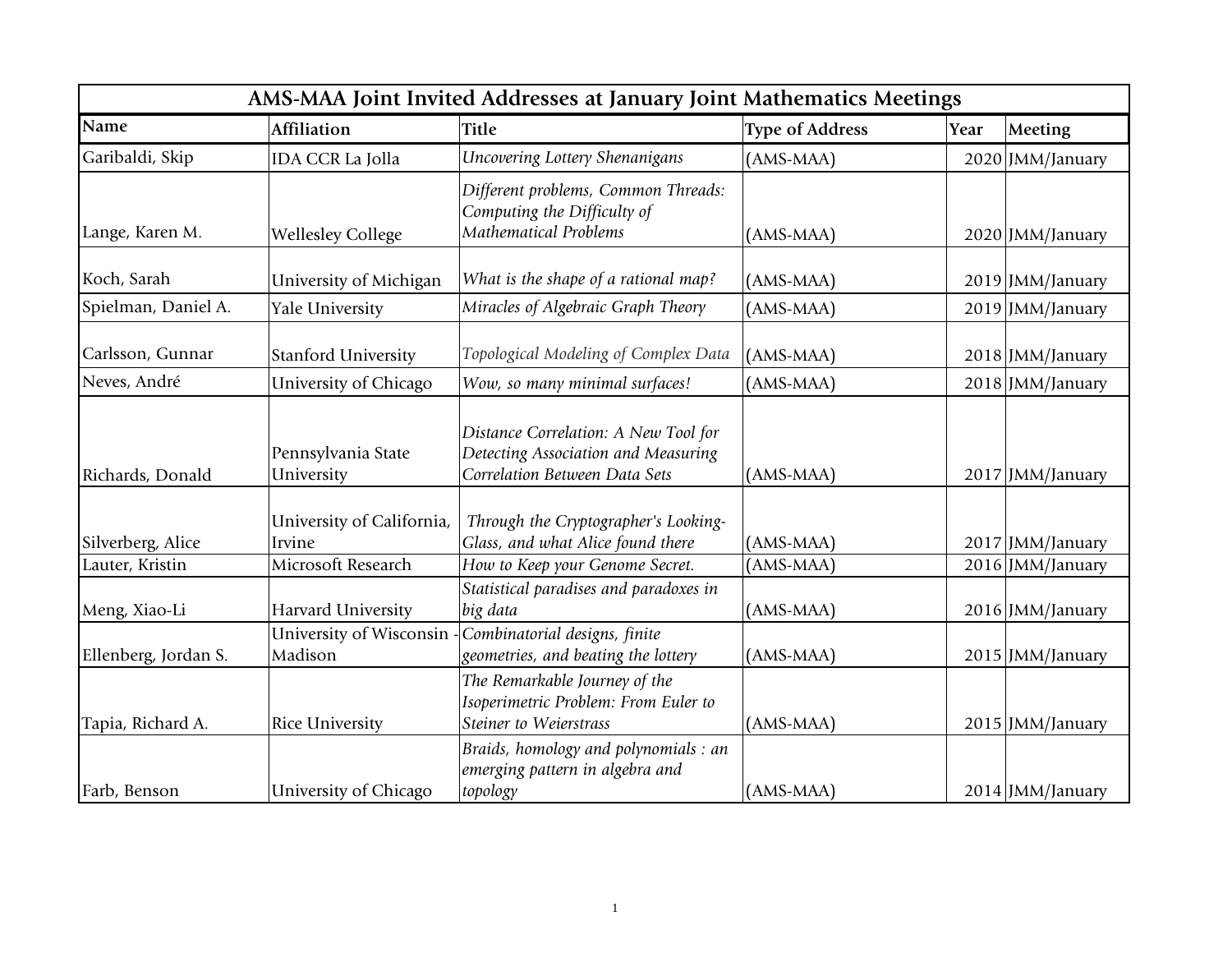|                       |                                 | Paul Erdős and the rise of statistical                       |             |                  |
|-----------------------|---------------------------------|--------------------------------------------------------------|-------------|------------------|
| Pomerance, Carl       | Dartmouth College               | thinking in elementary number theory                         | $(AMS-MAA)$ | 2014 JMM/January |
|                       |                                 | Zeros of polynomials and their                               |             |                  |
|                       | David Rittenhouse               | importance in combinatorics and                              |             |                  |
| Pemantle, Robin       | Laboratories                    | probability                                                  | (AMS-MAA)   | 2013 JMM/January |
|                       |                                 | Using mathematics to better understand                       |             |                  |
| Shuckburgh, Emily F.  | <b>British Antarctic Survey</b> | the Earth's climate                                          | $(AMS-MAA)$ | 2013 JMM/January |
|                       |                                 | A stratification of the space of all \$k\$-                  |             |                  |
| Knutson, Allen        | Cornell University              | planes in $\{\mathbb{R}^N\}^n\$                              | (AMS-MAA)   | 2012 JMM/January |
|                       |                                 |                                                              |             |                  |
|                       |                                 | Apollonian packings, fractal geometry,                       |             |                  |
| Oh, Hee               | <b>Brown University</b>         | and dynamics on hyperbolic manifolds                         | $(AMS-MAA)$ | 2012 JMM/January |
|                       |                                 |                                                              |             |                  |
|                       |                                 | The Riemann zeta-function and related                        |             |                  |
| Soundararajan, Kannan | Stanford University             | L-functions: A progress report                               | $(AMS-MAA)$ | 2011 JMM/January |
|                       | University of California,       |                                                              |             |                  |
| Terng, Chuu-Lian      | Irvine                          | Curves, surfaces, and solitons                               | $(AMS-MAA)$ | 2011 JMM/January |
| Harris, Joseph        | Harvard University              | The interpolation problem                                    | (AMS-MAA)   | 2010 JMM/January |
| White, Brian          | <b>Stanford University</b>      | Evolving curves and surfaces                                 | (AMS-MAA)   | 2010 JMM/January |
|                       |                                 | Stability, Consistency, and                                  |             |                  |
|                       |                                 | University of Minnesota, Convergence: Modern Variations on a |             |                  |
| Arnold, Douglas N.    | Minneapolis                     | Classical Theme                                              | $(AMS-MAA)$ | 2009 JMM/January |
|                       |                                 | Geometry of surfaces, laminations, and                       |             |                  |
|                       |                                 | $d$ ynamics over the moduli space of                         |             |                  |
| Mirzakhani, Maryam    | Princeton University            | Riemann surfaces                                             | $(AMS-MAA)$ | 2009 JMM/January |
|                       | University of California        |                                                              |             |                  |
| Chung, Fan            | San Diego                       | The mathematics of PageRank                                  | (AMS-MAA)   | 2008 JMM/January |
|                       |                                 |                                                              |             |                  |
|                       | University of California        | Structure and randomness in the prime                        |             |                  |
| Tao, Terence          | Los Angeles                     | numbers                                                      | $(AMS-MAA)$ | 2008 JMM/January |
|                       |                                 | Statistics for smart people who don't                        |             |                  |
| Diaconis, Persi W.    | <b>Stanford University</b>      | know anything about statistics                               | $(AMS-MAA)$ | 2007 JMM/January |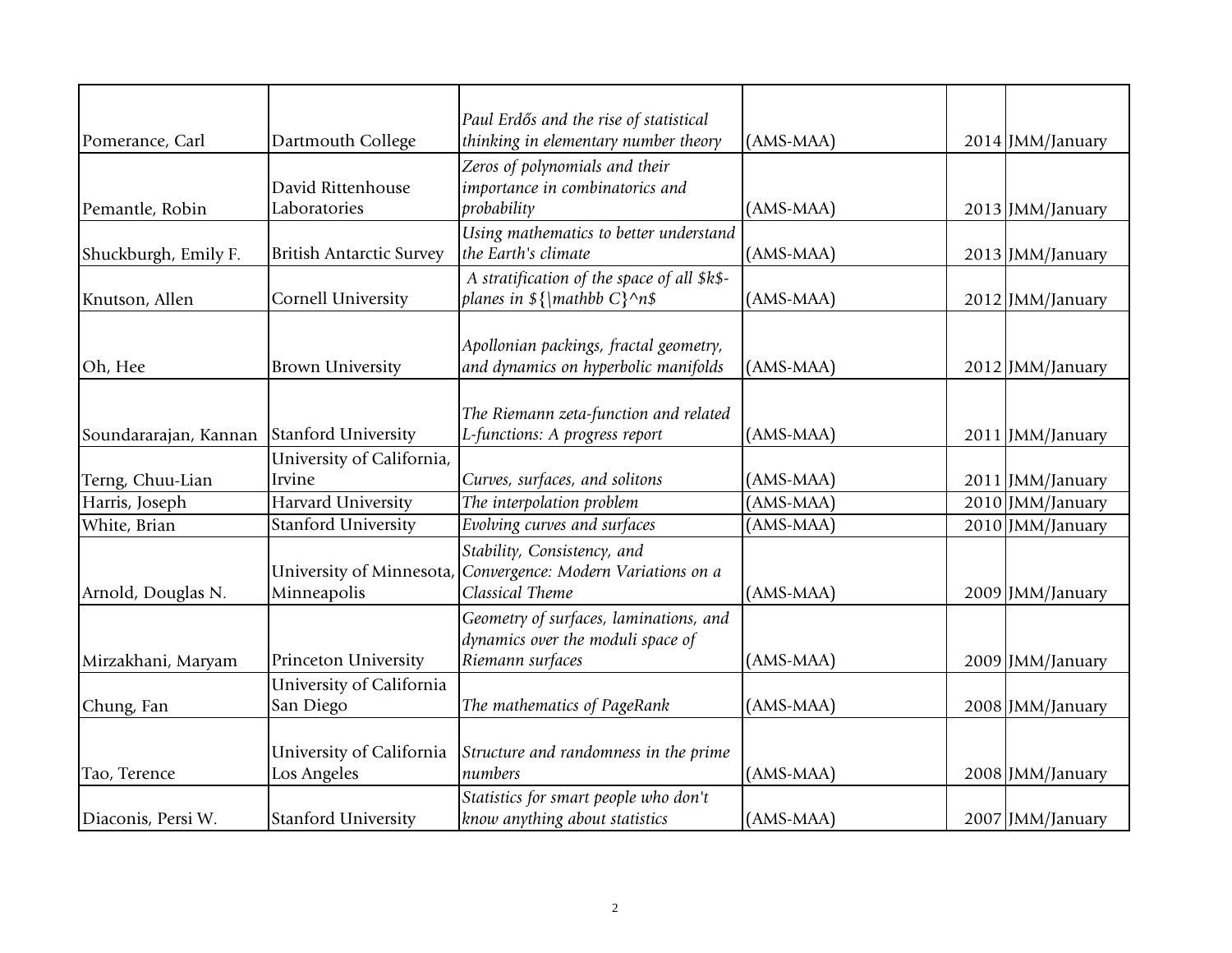| Kra, Bryna                                  | Northwestern University Dynamics of integer sets |                                        | (AMS-MAA)      | 2007 JMM/January |
|---------------------------------------------|--------------------------------------------------|----------------------------------------|----------------|------------------|
|                                             |                                                  | Spectral properties of quasiperiodic   |                |                  |
|                                             | University of California                         | operators: The competition between     |                |                  |
| Jitomirskaya, Svetlana Y. Irvine            |                                                  | order and chaos                        | (AMS-MAA)      | 2006 JMM/January |
|                                             |                                                  | Graph limits and graph                 |                |                  |
| Lovász, László                              | Microsoft                                        | homomorphisms                          | (AMS-MAA)      | 2006 JMM/January |
|                                             |                                                  |                                        |                |                  |
|                                             | University of California                         | Processing images with nonlinear       |                |                  |
| Bertozzi, Andrea L.                         | Los Angeles                                      | <b>PDEs</b>                            | (AMS-MAA)      | 2005 JMM/January |
|                                             | University of California                         |                                        |                |                  |
| Sturmfels, Bernd                            | <b>Berkeley</b>                                  | Algebraic statistics                   | (AMS-MAA)      | 2005 JMM/January |
|                                             |                                                  |                                        |                |                  |
|                                             | Massachusetts Institute                          | Mathematical challenges in molecular   |                |                  |
| Berger, Bonnie                              | of Technology                                    | biology                                | (AMS-MAA)      | 2004 JMM/January |
|                                             |                                                  | A New Kind of Science and the Future   |                |                  |
| Wolfram, Stephen                            | Wolfram Research                                 | of Mathematics                         | (AMS-MAA)      | 2004 JMM/January |
| Elkies, Noam D.                             | Harvard University                               | Some novel uses of lattice reduction   | (AMS-MAA)      | 2003 JMM/January |
|                                             | Johns Hopkins                                    | Discrete mathematics and mechanical    |                |                  |
| Scheinerman, Edward R.                      | University                                       | engineering                            | (AMS-MAA)      | 2003 JMM/January |
|                                             | University of                                    | Helicity of vector fields in geometry, |                |                  |
| DeTurck, Dennis                             | Pennsylvania                                     | biology, and plasma physics            | (AMS-MAA)      | 2002 JMM/January |
|                                             | University of California                         | Harmonic numbers and the ABC-          |                |                  |
| Lenstra, Jr., Hendrik                       | Berkeley                                         | conjecture                             | (AMS-MAA)      | 2002 JMM/January |
|                                             |                                                  | Deformations, perturbations and near-  |                |                  |
|                                             |                                                  | misses in geometry, physics, and       |                |                  |
| Mazur, Barry                                | Harvard University                               | number theory                          | (AMS-MAA)      | 2001 JMM/January |
| Weeks, Jeffrey R.                           | Canton, NY                                       | Measuring the universe                 | (AMS-MAA)      | 2001 JMM/January |
| Greene, Brian                               | Columbia University                              | Spacetime in string theory             | (AMS-MAA)      | 2000 JMM/January |
|                                             |                                                  | Stochastic differential equations in   |                |                  |
|                                             |                                                  | financial mathematics: From Black-     |                |                  |
| Papanicolaou, George C. Stanford University |                                                  | Scholes to the present                 | (AMS-MAA)      | 2000 JMM/January |
| Rubin, Karl                                 | <b>Stanford University</b>                       | Ranks of elliptic curves               | (AMS-MAA-SIAM) | 2000 JMM/January |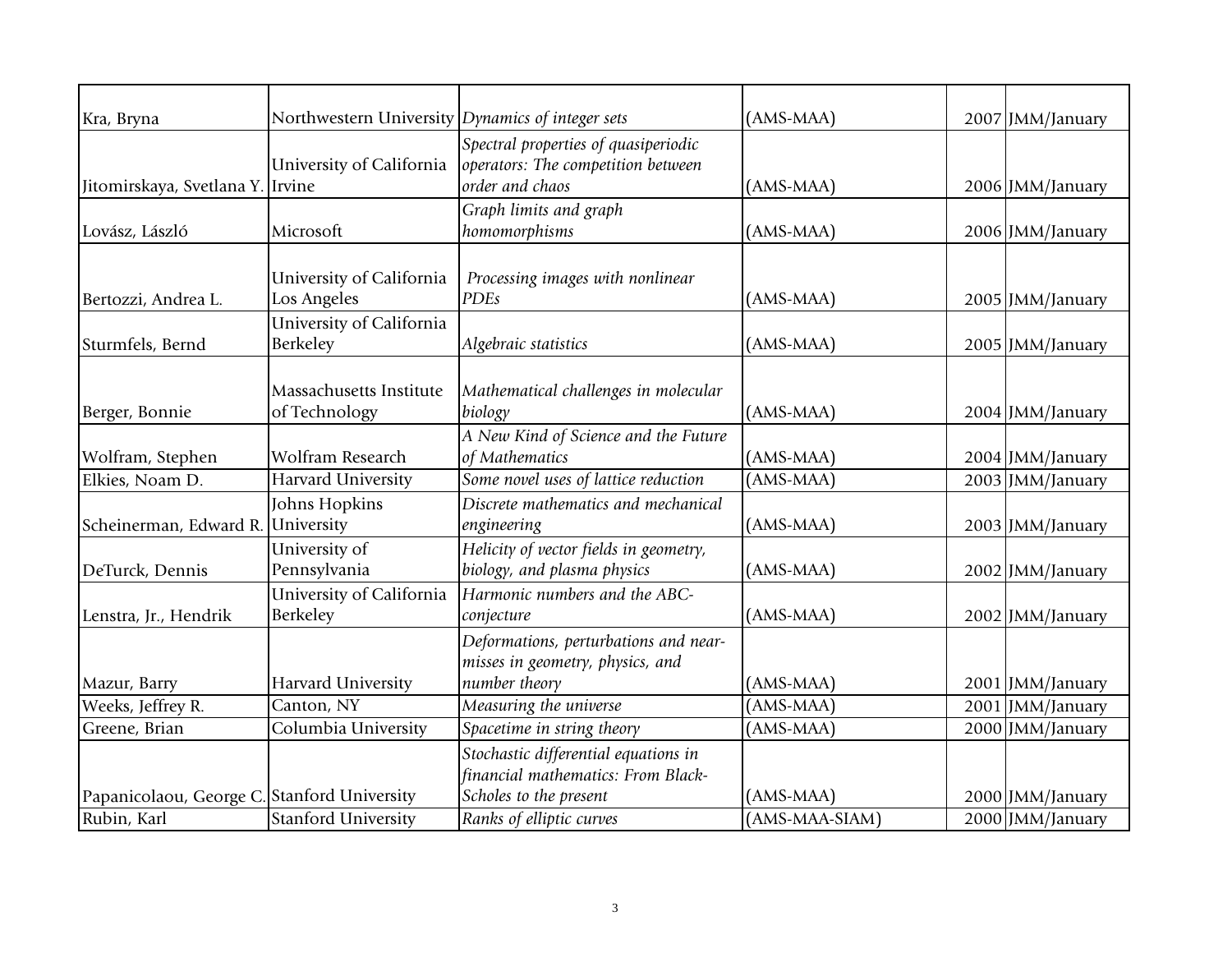|                                            |                            | Phase Transitions in Probability Theory          |             |                  |
|--------------------------------------------|----------------------------|--------------------------------------------------|-------------|------------------|
| Chayes, Jennifer Tour                      | Microsoft Research         | and Computer Science                             | (AMS-MAA)   | 1999 JMM/January |
|                                            |                            | Massive graphs: Algorithms,                      |             |                  |
| Feigenbaum, Joan                           | AT\& T Labs                | applications, and open problems                  | (AMS-MAA)   | 1999 JMM/January |
|                                            |                            | Problems in the representation theory of         |             |                  |
| Alperin, Jonathan                          | University of Chicago      | finite groups                                    | (AMS-MAA)   | 1998 JMM/January |
|                                            |                            |                                                  |             |                  |
|                                            | Universit\'e de Paris and  |                                                  |             |                  |
| Brezis, Haim                               | <b>Rutgers University</b>  | How to handle infinite energies.                 | $(AMS-MAA)$ | 1998 JMM/January |
|                                            |                            |                                                  |             |                  |
| Feferman, Solomon                          | <b>Stanford University</b> | Does mathematics need new axioms?                | (AMS-MAA)   | 1997 JMM/January |
|                                            |                            |                                                  |             |                  |
|                                            | University of California,  | The notion of limit in topology,                 |             |                  |
| Freedman, Michael                          | San Diego                  | geometry, and algorithmic complexity             | (AMS-MAA)   | 1997 JMM/January |
| Granville, Andrew J.                       | University of Georgia      | It's as easy as $\{ \mid rm \ abc \}$            | (AMS-MAA)   | 1996 JMM/January |
|                                            | University of Nebraska,    |                                                  |             |                  |
| Wiegand, Roger A.                          | Lincoln                    | A century of syzygies                            | (AMS-MAA)   | 1996 JMM/January |
|                                            |                            | The algebra of solving polynomial                |             |                  |
| Cox, David A.                              | <b>Amherst College</b>     | equations                                        | (AMS-MAA)   | 1995 JMM/January |
|                                            |                            | Ingenious mathematical amateurs: M.              |             |                  |
|                                            |                            | C. Escher (artist) and Marjorie Rice             |             |                  |
| Schattschneider, Doris J. Moravian College |                            | (homemaker)                                      | (AMS-MAA)   | 1995 JMM/January |
|                                            | University of Wisconsin,   |                                                  |             |                  |
| Benkart, Georgia                           | Madison                    | A tale of two groups                             | (AMS-MAA)   | 1994 JMM/January |
| Chandrasekar,                              |                            | Some propositions from Newton's                  |             |                  |
| Subrahmanyan                               | University of Chicago      | Principia                                        | (AMS-MAA)   | 1994 JMM/January |
| Lovász, László                             |                            | Eötvös Loránd University Random walks and volume | (AMS-MAA)   | 1994 JMM/January |
|                                            | University of California,  | Overview and update on Fermat's Last             |             |                  |
| Ribet, Kenneth                             | <b>Berkeley</b>            | Theorem                                          | (AMS-MAA)   | 1994 JMM/January |
|                                            | Pennsylvania State         |                                                  |             |                  |
| Andrews, George E.                         | University                 | Ramanujan, the lost notebook, and I              | (AMS-MAA)   | 1993 JMM/January |
|                                            | University of Wisconsin,   | Sign-solvable linear systems and their           |             |                  |
| Brualdi, Richard                           | Madison                    | matrices                                         | (AMS-MAA)   | 1993 JMM/January |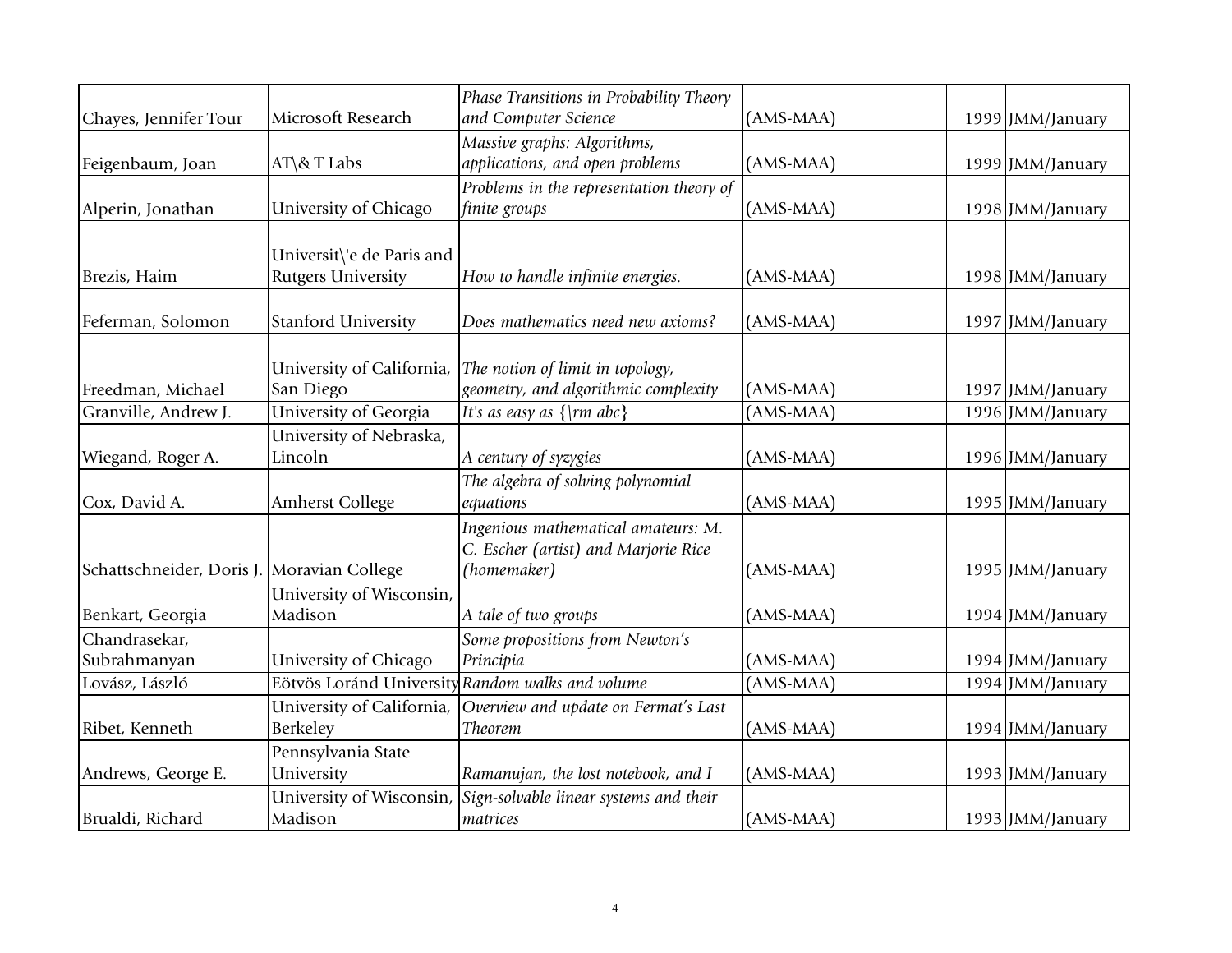|                         | MSRI and Stanford                 |                                                         |             |                  |
|-------------------------|-----------------------------------|---------------------------------------------------------|-------------|------------------|
| Osserman, Robert        | University                        | Geometry of the universe                                | (AMS-MAA)   | 1993 JMM/January |
|                         |                                   | Parallel algorithms for modeling flow in                |             |                  |
| Wheeler, Mary F.        | Rice University                   | porous media problems                                   | (AMS-MAA)   | 1993 JMM/January |
| Birman, Joan S.         | Columbia University               | A new look at knot polynomials                          | (AMS-MAA)   | 1992 JMM/January |
|                         |                                   |                                                         |             |                  |
|                         | Massachusetts Institute           | The current interface of geometry and                   |             |                  |
| Singer, I. M.           | of Technology                     | elementary particle physics                             | (AMS-MAA)   | 1992 JMM/January |
|                         |                                   | Optimization for extended services for                  |             |                  |
| Wilkins, Jr., J. Ernest | Clark Atlanta University          | heat transfer                                           | (AMS-MAA)   | 1992 JMM/January |
|                         |                                   |                                                         |             |                  |
|                         | MSRI and University of            |                                                         |             |                  |
| Chern, Shiing S.        | California, Berkeley              | Characteristic forms                                    | (AMS-MAA)   | 1991 JMM/January |
|                         |                                   |                                                         |             |                  |
|                         | University of Maryland,           |                                                         |             |                  |
| Herb, Rebecca A.        | College Park                      | Harish-Chandra and his work                             | (AMS-MAA)   | 1991 JMM/January |
|                         | Williams College and              |                                                         |             |                  |
|                         | <b>Institute for Advanced</b>     | Compound soap bubbles, shortest                         |             |                  |
| Morgan, Frank           | Study                             | networks, and minimal surfaces                          | (AMS-MAA)   | 1991 JMM/January |
|                         |                                   | Non-wellfounded sets and their                          |             |                  |
| Barwise, Jon            | <b>Stanford University</b>        | applications                                            | (AMS-MAA)   | 1990 JMM/January |
|                         |                                   | A century of representation theory of                   |             |                  |
| Curtis, Charles W.      | University of Oregon              | finite groups                                           | (AMS-MAA)   | 1990 JMM/January |
|                         | California Institute of           | Fifty years of eigenvalue perturbation                  |             |                  |
| Simon, Barry            | Technology                        | theory                                                  | (AMS-MAA)   | 1990 JMM/January |
| Wallach, Nolan R.       | <b>Rutgers University</b>         | Title unknown                                           | (AMS-MAA)   | 1990 JMM/January |
| Boas, Ralph P.          |                                   | Northwestern University   Indeterminate forms revisited | (AMS-MAA)   | 1989 JMM/January |
|                         |                                   | Arithmetic progressions: From Hilbert                   |             |                  |
| Graham, Ronald L.       | <b>AT&amp;T Bell Laboratories</b> | to Shelah                                               | (AMS-MAA)   | 1989 JMM/January |
|                         |                                   |                                                         |             |                  |
|                         | Courant Institute of              |                                                         |             |                  |
|                         | Mathematical Sciences,            |                                                         |             |                  |
| Morawetz, Cathleen S.   | New York University               | Transonic flow and mixed equations.                     | $(AMS-MAA)$ | 1989 JMM/January |